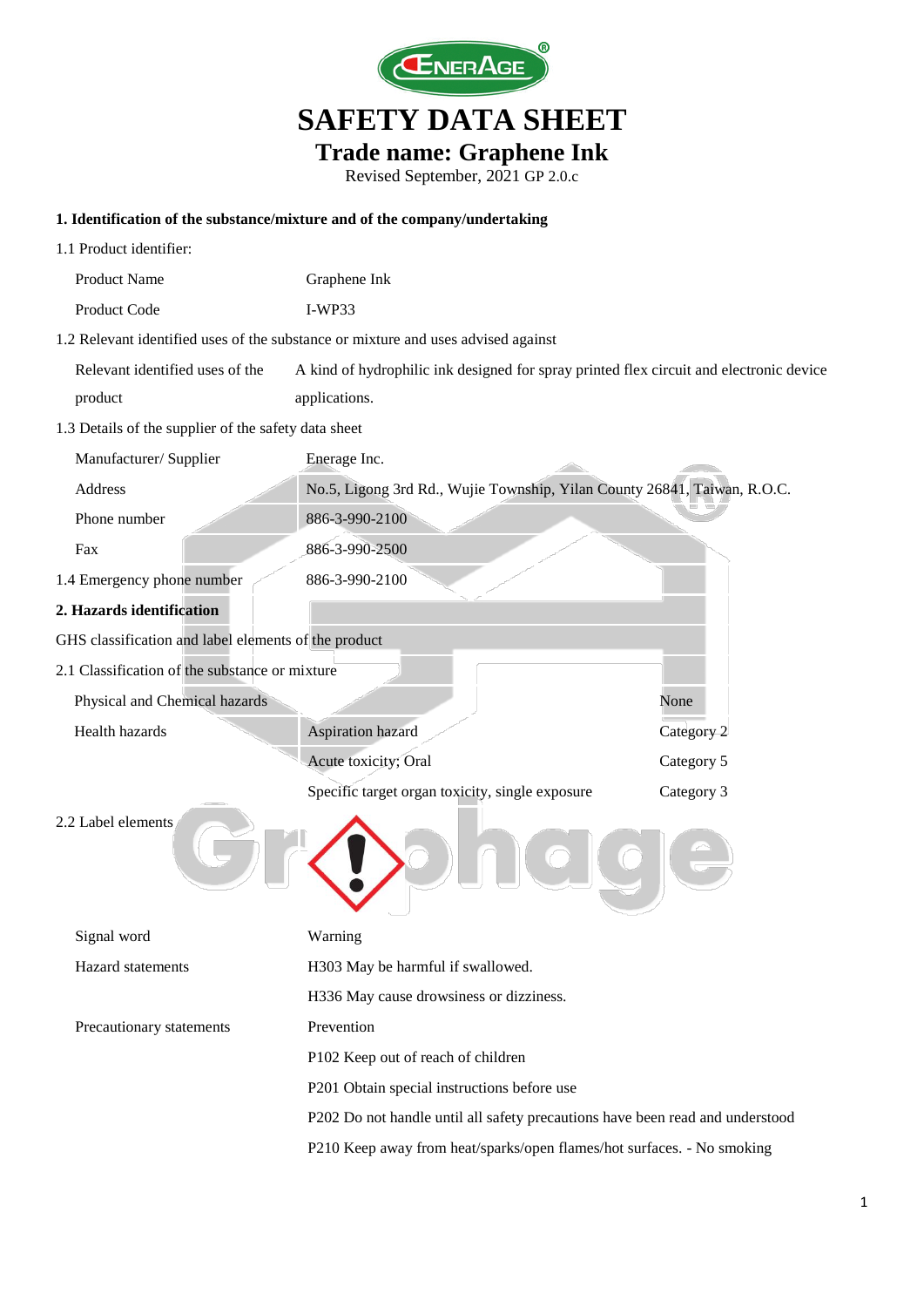|                           | JERAGI                                                                                    |
|---------------------------|-------------------------------------------------------------------------------------------|
|                           | <b>SAFETY DATA SHEET</b>                                                                  |
|                           | <b>Trade name: Graphene Ink</b><br>Revised September, 2021 GP 2.0.c                       |
|                           | P211 Do not spray on an open flame or other ignition source.                              |
|                           | P233 Keep container tightly closed.                                                       |
|                           | P240 Ground/bond container and receiving equipment.                                       |
|                           | P242 Use only non-sparking tools.                                                         |
|                           | P261 Avoid breathing dust/fume/gas/mist/vapours/spray.                                    |
|                           | P270 Do no eat, drink or smoke when using this product                                    |
|                           | P271 Use only outdoors or in a well-ventilated area.                                      |
|                           | P272 Contaminated work clothing should not be allowed out of the workplace.               |
|                           | P273 Avoid release to the environment.                                                    |
|                           | P280 Wear protective gloves/protective clothing/eye protection/face protection            |
|                           | P281 Use personal protective equipment as required.                                       |
|                           | P285 In case of inadequate ventilation wear respiratory protection                        |
| P301 IF SWALLOWED         | P330 Rinse mouth.                                                                         |
|                           | P331 Do NOT induce vomiting.                                                              |
|                           | P313 Get medical advice/attention                                                         |
| P303 IF ON SKIN (or hair) | P351 Rinse cautiously with water for several minutes.                                     |
|                           | P352 Wash with plenty of soap and water.                                                  |
|                           | P353 Rinse skin with water/shower.                                                        |
| P304 IF INHALED           | P314 Call a POISON CENTER/doctor if you feel unwell.                                      |
|                           | P340 Remove victim to fresh air and keep at rest in a position comfortable for breathing. |
| P305 IF IN EYES           | P338 Remove contact lenses, if present and easy to do. Continue rinsing.                  |
|                           | P351 Rinse cautiously with water for several minutes.                                     |
| P337 If eye irritation    | P313 Get medical advice/attention.                                                        |
| persists                  | P374 Fight fire with normal precautions from a reasonable distance.                       |
|                           | P376 Stop leak if safe to do so.                                                          |
|                           | P378 Use water, carbon dioxide, dry chemical powder or alcohol resistant foam for         |
|                           | extinction.                                                                               |
| Storage                   | P403 Store in a well-ventilated place.                                                    |
|                           | P404 Store in a closed container.                                                         |
|                           | P405 Store locked up.                                                                     |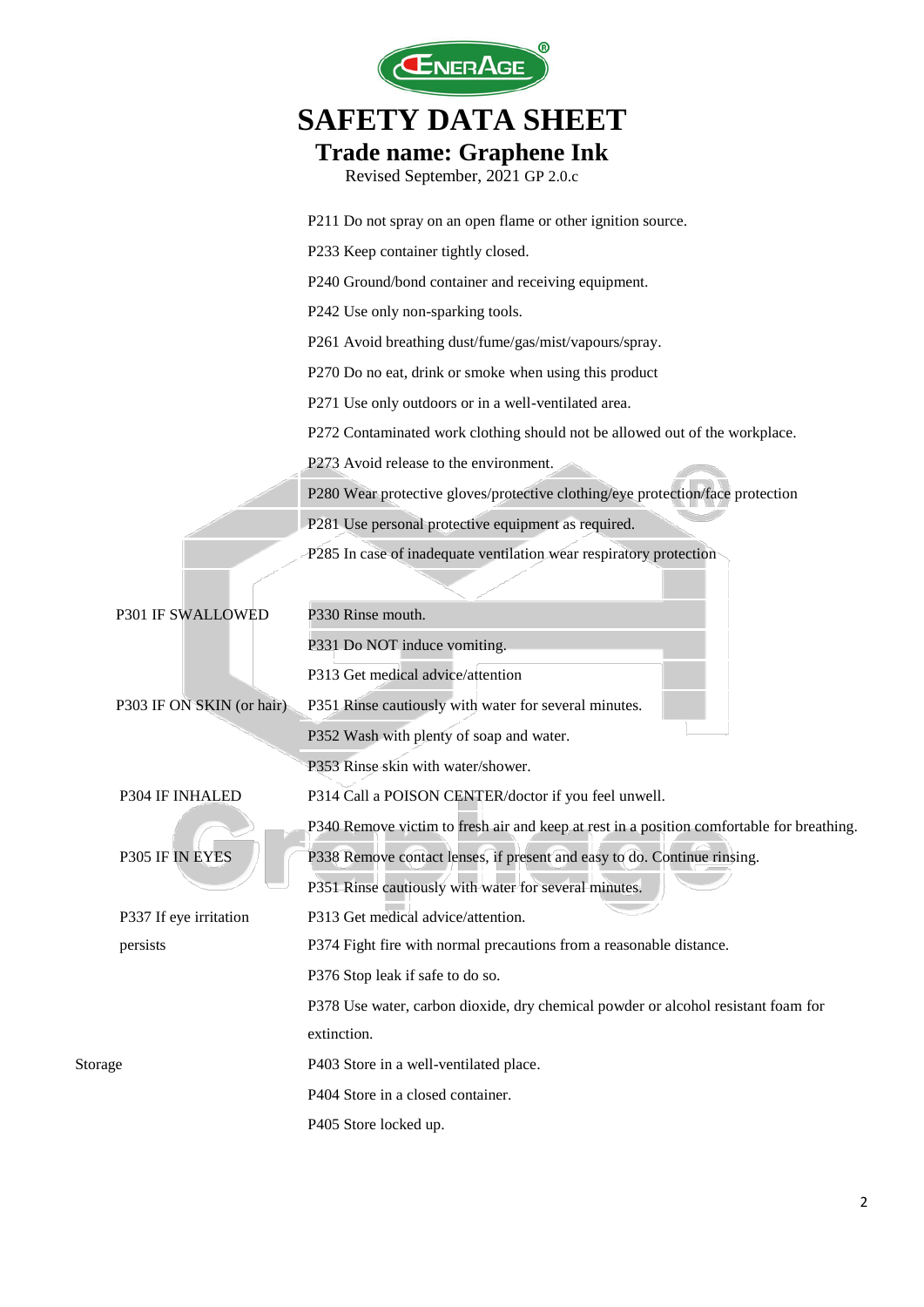

#### **Trade name: Graphene Ink**

| Disposal                                                                    | P501 Dispose of contents/ container to an approved waste disposal plant.              |                  |  |
|-----------------------------------------------------------------------------|---------------------------------------------------------------------------------------|------------------|--|
| 3. Composition/information on ingredients                                   |                                                                                       |                  |  |
| Chemical name                                                               | CAS No.                                                                               | Content $(wt\%)$ |  |
| Resin                                                                       |                                                                                       | $15 - 40$        |  |
| Water                                                                       |                                                                                       | $50 - 70$        |  |
| Graphene                                                                    | 1034343-98-0                                                                          | $7 - 20$         |  |
| Carbon black                                                                | 1333-86-4                                                                             | $5 - 10$         |  |
| Propylene glycol monomethyl ether                                           | 107-98-2                                                                              | $8 - 10$         |  |
| 4. First-aid measures                                                       |                                                                                       |                  |  |
| 4.1 Descriptions of first-aid measures                                      |                                                                                       |                  |  |
| General measures                                                            | In the case of prolonged irritation or other adverse effects, contact a doctor.       |                  |  |
| IF ON SKIN (or hair)                                                        | Wash with soap and water.                                                             |                  |  |
|                                                                             | If skin irritation occurs, get medical advice/attention.                              |                  |  |
|                                                                             | Contaminated clothing should be removed and washed thoroughly before re-use.          |                  |  |
| <b>IF INHALED</b>                                                           | Remove from exposure to fresh air and call a poison center/doctor to get medical      |                  |  |
|                                                                             | advice/ attention.                                                                    |                  |  |
|                                                                             | If breathing is difficult, administer oxygen.                                         |                  |  |
|                                                                             | If breathing has stopped, begin artificial respiration immediately, and seek medical  |                  |  |
|                                                                             | attention.                                                                            |                  |  |
| IF IN EYES                                                                  | Flush eyes with water for at least 15 minutes.                                        |                  |  |
|                                                                             | If easy to do, remove contact lens.                                                   |                  |  |
|                                                                             | Get medical attention                                                                 |                  |  |
| <b>IF SWALLOWED</b>                                                         | Rinse mouth with water and consult a physician.                                       |                  |  |
|                                                                             | Never give anything to an unconscious person.                                         |                  |  |
| 4.2 Most important symptoms/ effects, acute and delayed                     |                                                                                       |                  |  |
| Symptoms                                                                    | May cause irritation to skin, eyes and respiratory tract.                             |                  |  |
| Hazards                                                                     | No information about adverse effects due to exposure                                  |                  |  |
| 4.3 Indication of immediate medical attention and special treatment needed. |                                                                                       |                  |  |
| Treatment                                                                   | Symptoms may be delayed. Treat symptomatically.                                       |                  |  |
| 5. Fire-fighting measures                                                   |                                                                                       |                  |  |
| 5.1 Extinguishing media                                                     |                                                                                       |                  |  |
| Suitable extinguishing media                                                | Water, carbon dioxide, dry chemical powder or alcohol resistant foam.                 |                  |  |
| Unsuitable extinguishing media                                              | No data available                                                                     |                  |  |
| 5.2 Specific hazards arising from the                                       | In the event of combustion or thermal decomposition, this material may release carbon |                  |  |
| substance or mixture                                                        | monoxide $(CO)$ or carbon dioxide $(CO2)$ .                                           |                  |  |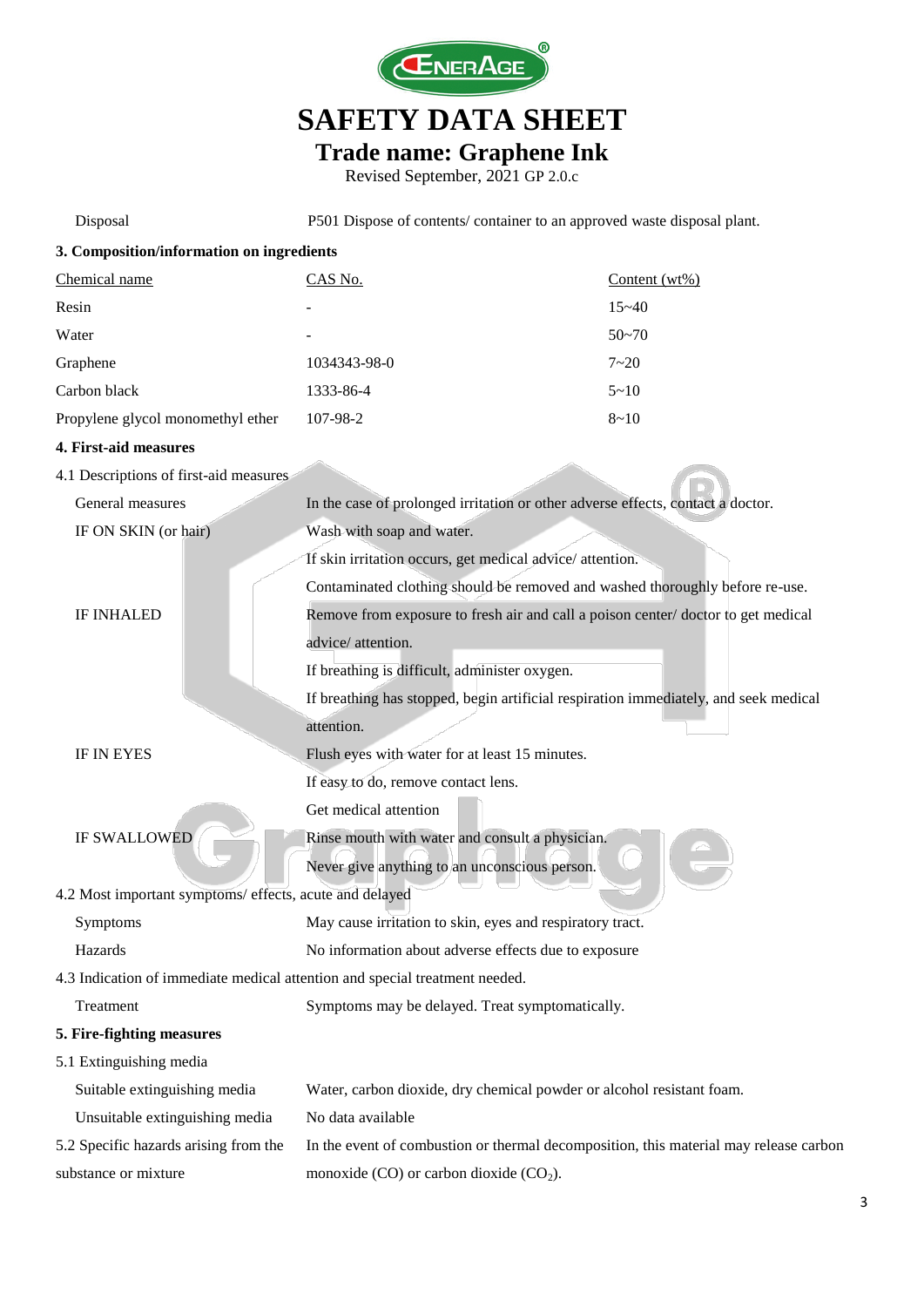

#### **Trade name: Graphene Ink**

Revised September, 2021 GP 2.0.c

Flammable liquid and vapor. Can be ignited easily and burns vigorously. Vapors may cause a flash fire or ignite explosively. Prevent buildup of vapors or gases to explosive concentrations. 5.3 Advice for firefighters Special protective equipment and precautions for fire-fighters Firefighters must use standard protective equipment including flame retardant coat, helmet with face shield, gloves, rubber boots, and in enclosed spaces, SCBA. Specific fire-fighting measures Cool containers exposed to flames with water until well after the fire is out. In case of fire and/or explosion do not breathe fumes. Keep away from any heat source or electronic circuits. **6. Accidental release measures** 6.1 Personnel precautions, protective equipment and emergency procedures Evacuate personnel to safe areas. Remove all sources of ignition if safe to do. Should wear suitable protective equipment to prevent inhalation or skin contact. Keep upwind. 6.2 Environmental precautions Prevent further leakage or spillage if safe to do so. Do not contaminate water sources or sewer. Avoid discharge into drains, water courses or onto the ground 6.3 Methods and materials for containment and cleaning up Collect spillage with non-combustible absorbent material, (e.g. sand, earth, diatomaceous earth, vermiculite) and place in container for disposal according to local / national regulations. Do not discharge into storm or sanitary sewers or groundwater. **7. Handling and storage** 7.1 Precautions for safe handling Preventive measures (Exposure Control for handling personnel) Do not breathe dust/fume/gas/mist/vapors/spray. Avoid breathing dust/fume/gas/mist/vapors/spray.

(Protective measures against fire and explosion)

Keep away from heat/sparks/open flames/hot surfaces. - No smoking.

Ground/bond container and receiving equipment.

Use explosion-proof electrical/ventilating/lighting equipment.

Use only non-sparking tools.

Take precautionary measures against static discharge.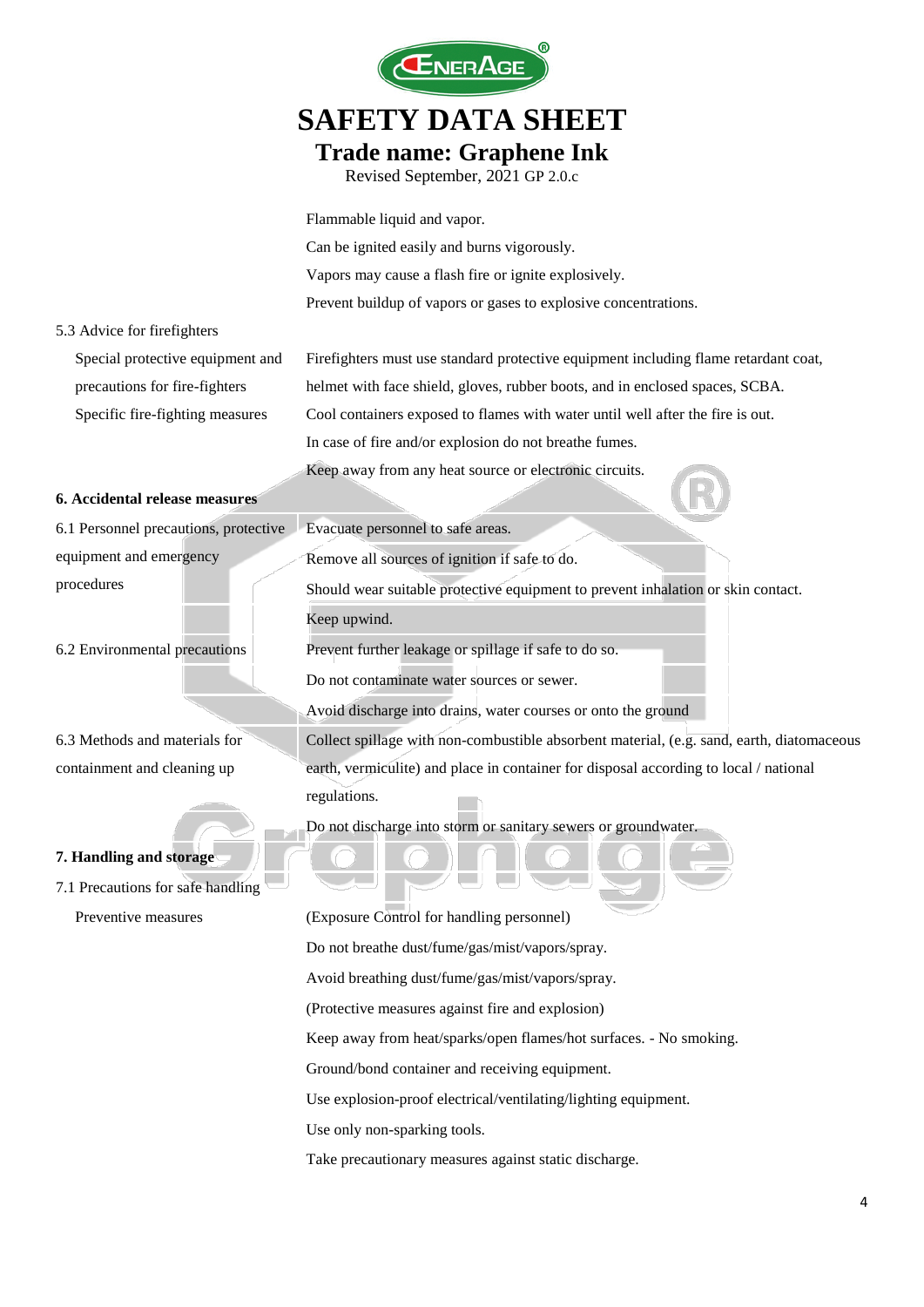

#### **Trade name: Graphene Ink**

Revised September, 2021 GP 2.0.c

| Safety Measures/Incompatibility          |                                                                               | Obtain special instructions before use.                                   |            |                                                                                     |
|------------------------------------------|-------------------------------------------------------------------------------|---------------------------------------------------------------------------|------------|-------------------------------------------------------------------------------------|
|                                          |                                                                               | Do not handle until all safety precautions have been read and understood. |            |                                                                                     |
|                                          |                                                                               | Use only outdoors or in a well-ventilated area.                           |            |                                                                                     |
|                                          |                                                                               | Wear protective gloves and face protection.                               |            |                                                                                     |
|                                          |                                                                               | Use personal protective equipment as required.                            |            |                                                                                     |
|                                          |                                                                               |                                                                           |            | Remove contaminated clothing and wash the skin thoroughly with soap and water after |
|                                          |                                                                               | work.                                                                     |            |                                                                                     |
|                                          |                                                                               | 7.2 Conditions for safe storage, including any incompatibilities          |            |                                                                                     |
| Recommendation for storage               |                                                                               | Store in a well-ventilated place and keep cool.                           |            |                                                                                     |
|                                          |                                                                               | Keep container tightly closed                                             |            |                                                                                     |
|                                          |                                                                               | Store locked up.                                                          |            |                                                                                     |
| 8. Exposure controls/personal protection |                                                                               |                                                                           |            |                                                                                     |
| 8.1 Engineering controls                 |                                                                               | Provide adequate workplace ventilation.                                   |            |                                                                                     |
|                                          |                                                                               |                                                                           |            | Eye wash facilities and emergency shower must be available when handling this       |
|                                          |                                                                               | product.                                                                  |            |                                                                                     |
|                                          | Respiratory protection may be needed for non-routine or emergency situations. |                                                                           |            |                                                                                     |
| 8.2 Exposure controls                    |                                                                               |                                                                           |            |                                                                                     |
| Components                               | <b>Type</b>                                                                   | Exposure limit(s)                                                         |            | Source                                                                              |
| 1-Methoxy-2propanol                      | <b>TWA</b>                                                                    | 50 ppm                                                                    |            | US. ACGIH Threshold Limit Values (2013)                                             |
|                                          | <b>TWA</b>                                                                    | 100 ppm, 369 mg/m3                                                        |            | US. OELs (TW) January 26, 2010                                                      |
|                                          | <b>STEL</b>                                                                   | 100 ppm                                                                   |            | US. ACGIH Threshold Limit Values (2013)                                             |
|                                          | <b>STEL</b>                                                                   | $125$ ppm                                                                 |            | US. OELs (TW) January 26, 2010                                                      |
| PEL:                                     | Permissible Exposure Limits                                                   |                                                                           | <b>TWA</b> | Time Weighted Average (8 hr.)                                                       |
| TLV:                                     | Threshold Limit Value                                                         |                                                                           | STEL;      | Short Term Exposure Limit (15 min.)                                                 |
| 8.3 Personal protective Equipment        |                                                                               |                                                                           |            |                                                                                     |
|                                          |                                                                               |                                                                           |            |                                                                                     |

General Good general ventilation (typically 10 air changes per hour) should be used.

Ventilation rates should be matched to conditions.

If applicable, use process enclosures, local exhaust ventilation, or other engineering controls to maintain airborne levels below recommended exposure limits.

If exposure limits have not been established, maintain airborne levels to an acceptable level.

An eye wash and safety shower must be available in the immediate work area.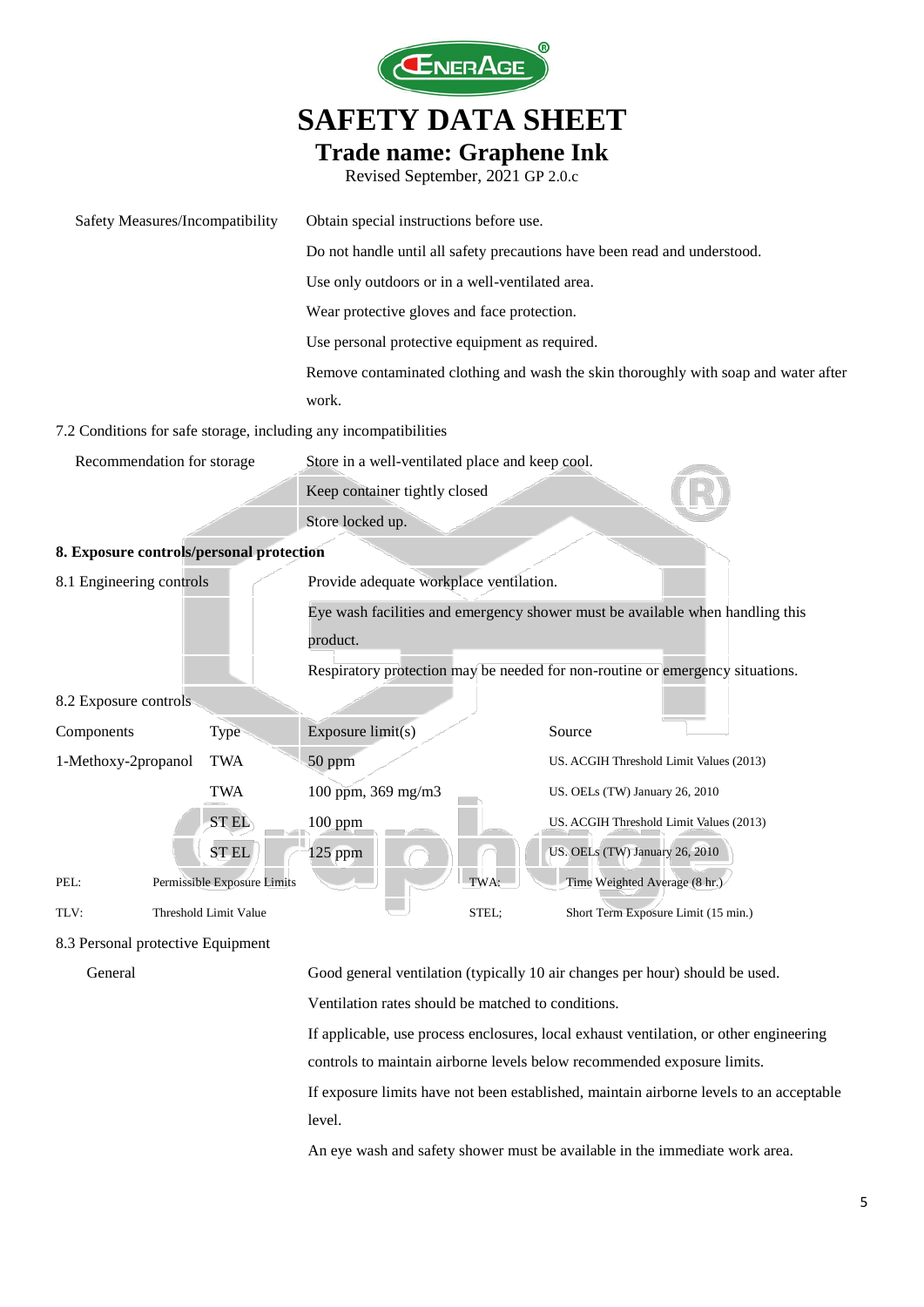

### **SAFETY DATA SHEET Trade name: Graphene Ink**

| Revised September, 2021 GP 2.0.c |  |  |
|----------------------------------|--|--|
|----------------------------------|--|--|

| Respiratory protection                                    | To minimize risk of over exposure to dust, vapor or fumes, it is recommended that a         |
|-----------------------------------------------------------|---------------------------------------------------------------------------------------------|
|                                                           | local exhaust system is placed above the equipment, and that the working area is            |
|                                                           | properly ventilated.                                                                        |
|                                                           | If ventilation is inadequate, use certified respirator that will protect against dust/mist. |
| Eye/face protection                                       | Wear suitable safety eyeglasses or chemical protective goggles or other face protection.    |
| Skin and body protection                                  | Choose body protection in relation to its type, to the concentration and amount of          |
|                                                           | dangerous substances, and to the specific work-place.                                       |
| Hand protection                                           | Handle with gloves. Gloves must be inspected prior to use.                                  |
|                                                           | Use proper glove removal technique (without touching glove's outer surface) to avoid        |
|                                                           | skin contact with this product.                                                             |
|                                                           | Dispose of contaminated gloves after use in accordance with applicable laws and good        |
|                                                           | laboratory practices.                                                                       |
| Hygiene                                                   | Do not eat, drink or smoke when using the product.                                          |
|                                                           | Wash hands after handling.                                                                  |
|                                                           | Observe good industrial hygiene practices.                                                  |
| 9. Physical and Chemical Properties                       |                                                                                             |
| 9.1 Information on basic physical and chemical properties |                                                                                             |
| Appearance                                                | Gray or black inks                                                                          |
| Color                                                     | Gray to black                                                                               |
| Odor                                                      | Easter-like                                                                                 |
| Odor threshold                                            | No data available                                                                           |
| pH                                                        | $7 - 9$                                                                                     |
| Melting point                                             | 1-Methoxy-2propanol: -96°C                                                                  |
|                                                           | Graphene: $>3600^{\circ}$ C                                                                 |
| Initial boiling point                                     | $100\text{ °C}$                                                                             |
| Flash point                                               | 1-Methoxy-2propanol: 31°C                                                                   |
| Auto-ignition temperature                                 | 1-Methoxy-2propanol: 287 °C                                                                 |
|                                                           | Graphene: Dispersed dust cloud: >600°C                                                      |
| Flammability (solid, gas)                                 | No data available                                                                           |
| Flammable limit                                           | No data available                                                                           |
| Evaporation rate                                          | No data available                                                                           |
| Vapor density                                             | 1-Methoxy-2propanol: 3.11 (air=1.0)                                                         |
| Vapor pressure                                            | 1-Methoxy-2propanol: 15.6 hPa @ 25 °C                                                       |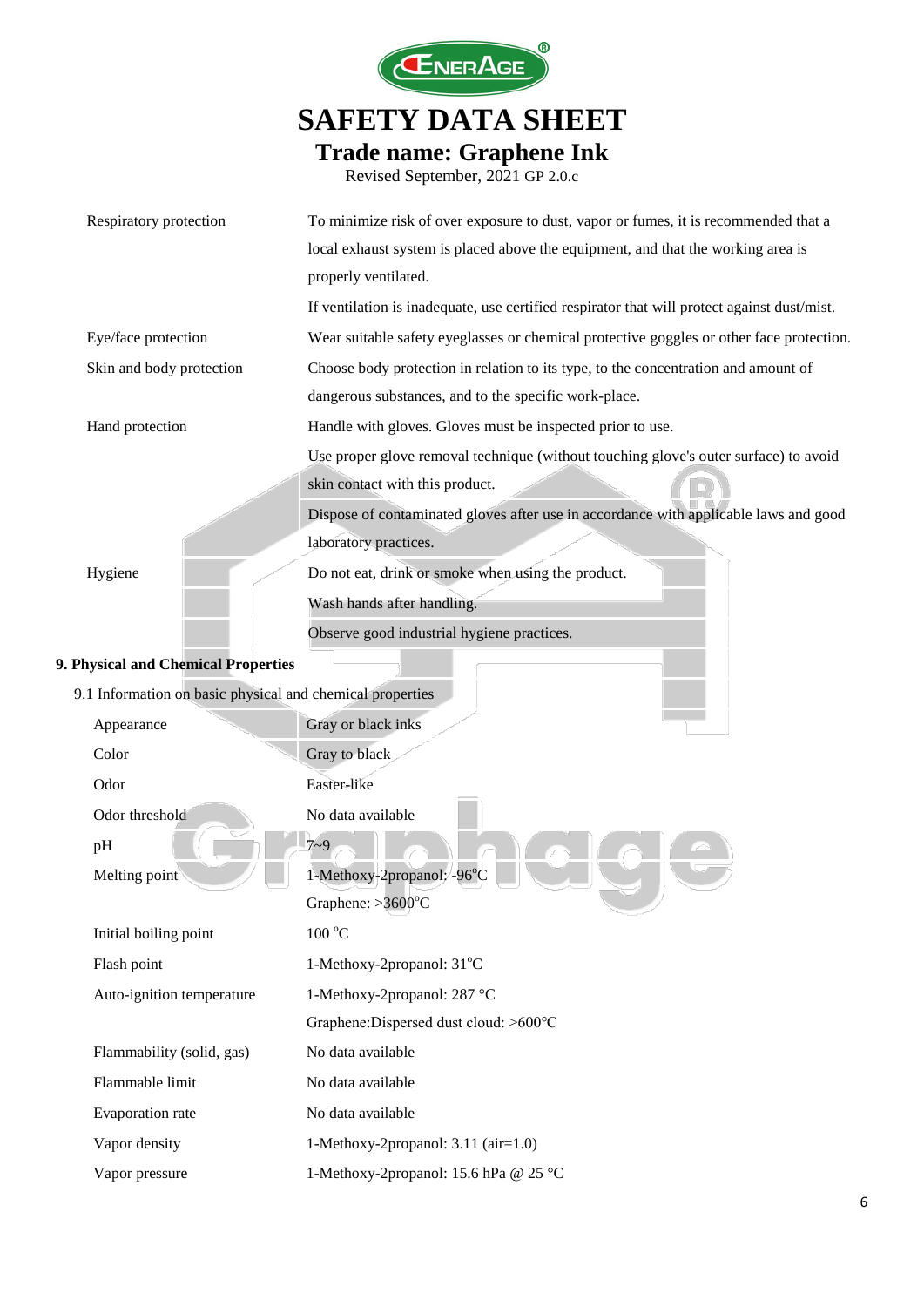

**Trade name: Graphene Ink**

| Decomposition temperature                         | No data available                                                                  |
|---------------------------------------------------|------------------------------------------------------------------------------------|
| Density                                           | 0.9~1.2 $g/cm^3$ @20°C                                                             |
| Solubility in water                               | 1-Methoxy-2propanol: 200g/l                                                        |
|                                                   | Graphene: Insoluble                                                                |
| Solubility (other)                                | No data available                                                                  |
| Partition coefficient                             | 1-Methoxy-2propanol: log Pow: < 1.0 at 20 $^{\circ}$ C                             |
| (n-Octanol/water)                                 |                                                                                    |
| 10. Stability and Reactivity                      |                                                                                    |
| 10.1 Reactivity                                   | Stable under recommended storage conditions.                                       |
| 10.2 Chemical stability                           | No decomposition if stored and applied as directed.                                |
| 10.3 Possibility of hazardous                     | No dangerous reaction known under conditions of normal use                         |
| reactions                                         |                                                                                    |
| 10.4 Conditions to avoid                          | Heat, flames and sparks.                                                           |
| 10.5 Incompatible materials                       | Strong oxidizing agents, Alkali metals, Strong acids, Nitrates.                    |
| 10.6 Hazardous decomposition                      | Mainly carbon oxides occur under high temperature/fire conditions.                 |
| products                                          |                                                                                    |
| 11. TOXICOLOGICAL INFORMATION                     |                                                                                    |
| 11.1 Information on the likely routes of exposure |                                                                                    |
| Inhalation                                        | May cause irritation to the respiratory system. May cause drowsiness or dizziness. |
| Ingestion                                         | Irritating. May cause nausea, stomach pain and vomiting.                           |
| Skin contact                                      | Causes mild skin irritation.                                                       |
| Eye contact                                       | Causes serious eye irritation.                                                     |
|                                                   | 11.2 Symptoms related to the physical, chemical and toxicological characteristics  |
| Inhalation                                        | No data available.                                                                 |
| Ingestion                                         | No data available.                                                                 |
| Skin contact                                      | No data available.                                                                 |
| Eye contact                                       | No data available.                                                                 |
| 11.3 Information on toxicological effects         |                                                                                    |
| Acute toxicity                                    |                                                                                    |
| Dermal                                            | LD 50, Rabbit: $>$ 20,000 mg/kg                                                    |
| Oral                                              | LD 50, Rat: 4.01 g/kg                                                              |
| Inhalation                                        | LD 50, Rat, 6 h: 25.8 mg/l                                                         |
| Skin Corrosion/Irritation                         | Causes mild skin irritation.                                                       |
| Serious Eye Damage/Eye                            | Causes serious eye irritation.                                                     |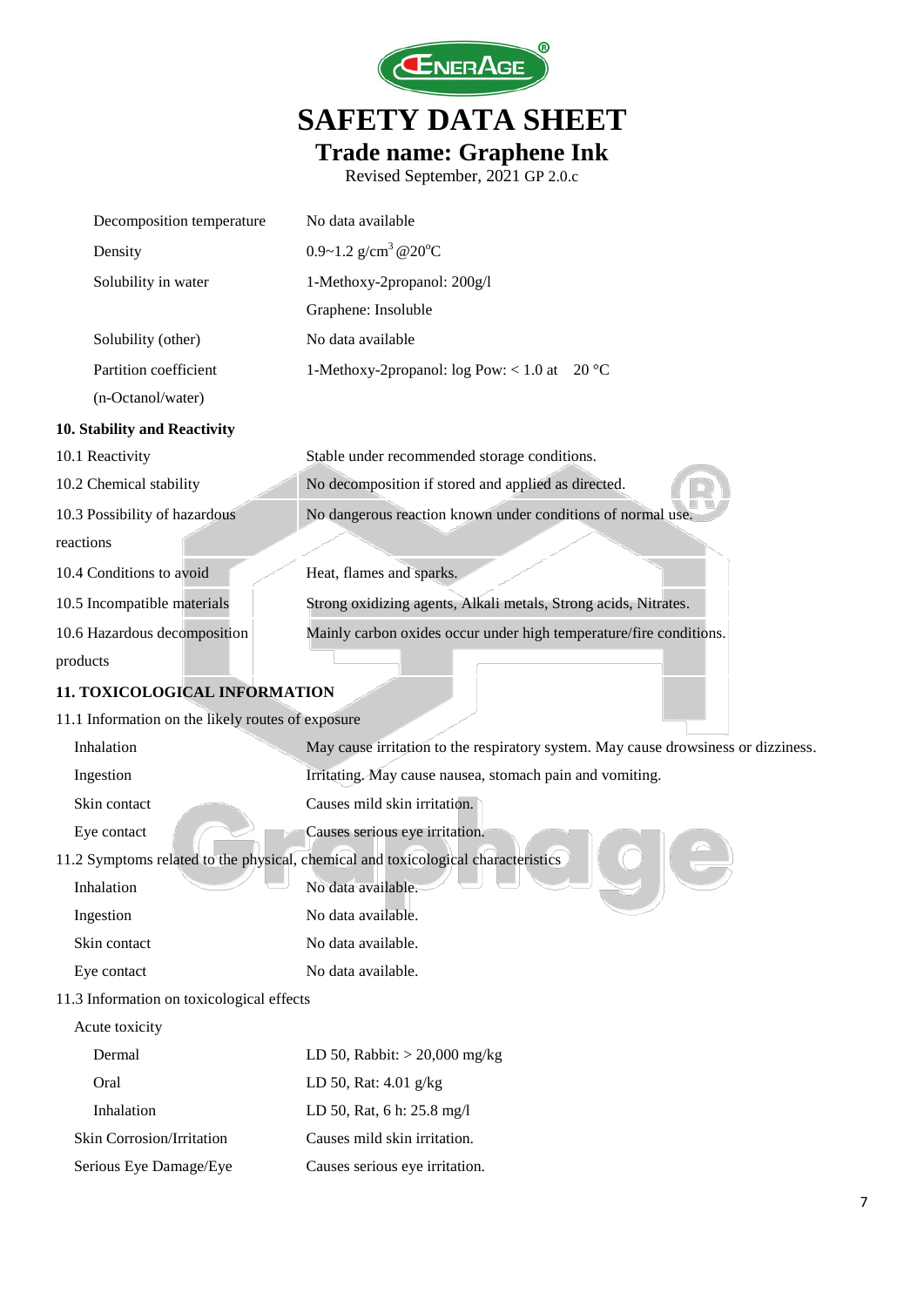

### **SAFETY DATA SHEET Trade name: Graphene Ink**

| Irritation                         |                                                                                          |
|------------------------------------|------------------------------------------------------------------------------------------|
| Respiratory or skin sensitization  | Not a skin sensitizer.                                                                   |
| Germ cell mutagenicity             |                                                                                          |
| in vitro                           | No data available.                                                                       |
| in vivo                            | No mutagenic components identified.                                                      |
| Carcinogenicity                    | This substance has no evidence of carcinogenic properties.                               |
| Reproductive toxicity              | Not classified.                                                                          |
| Specific target organ toxicity     |                                                                                          |
| Single exposure                    | No data available.                                                                       |
| Repeated exposure                  | No data available.                                                                       |
| Aspiration hazard                  | No data available.                                                                       |
| Other effects                      | No data available.                                                                       |
| 12. Ecological Information         |                                                                                          |
| 12.1 Ecotoxicity                   |                                                                                          |
| Fish                               | Low acute toxicity to fish                                                               |
| Aquatic invertebrates              | Low acute toxicity to aquatic invertebrates.                                             |
| Algae                              | Low toxicity to algae.                                                                   |
| 12.2 Persistence and degradability | No data available.                                                                       |
| 12.3 Bioaccumulative potential     |                                                                                          |
| Bioaccumulation                    | This material is not expected to bioaccumulate                                           |
| Bioconcentration factor (BCF)      | Bioconcentration factor (BCF): 3.16                                                      |
| Partition coefficient              | No data available.                                                                       |
| n-octanol/water                    |                                                                                          |
| 12.4 Mobility in soil              | The product is water soluble and may spread in water systems.                            |
| 12.5 Results of PBT and vPvB       | PBT/vPvB assessment not available as chemical safety assessment not required/not         |
| assessment                         | conducted.                                                                               |
| 12.6 Other adverse effects         | No data available.                                                                       |
| 13. Disposal considerations        |                                                                                          |
| 13.1 Waste Code                    | No data available.                                                                       |
| 13.2 Disposal methods              | Contaminated product, soil, water, container residues and spill cleanup materials may be |
|                                    | hazardous wastes.                                                                        |
|                                    | Comply with applicable local, state or international regulations concerning solid or     |
|                                    | hazardous waste disposal and/or container disposal.                                      |
|                                    | Dispose of as hazardous waste in compliance with local and national regulations          |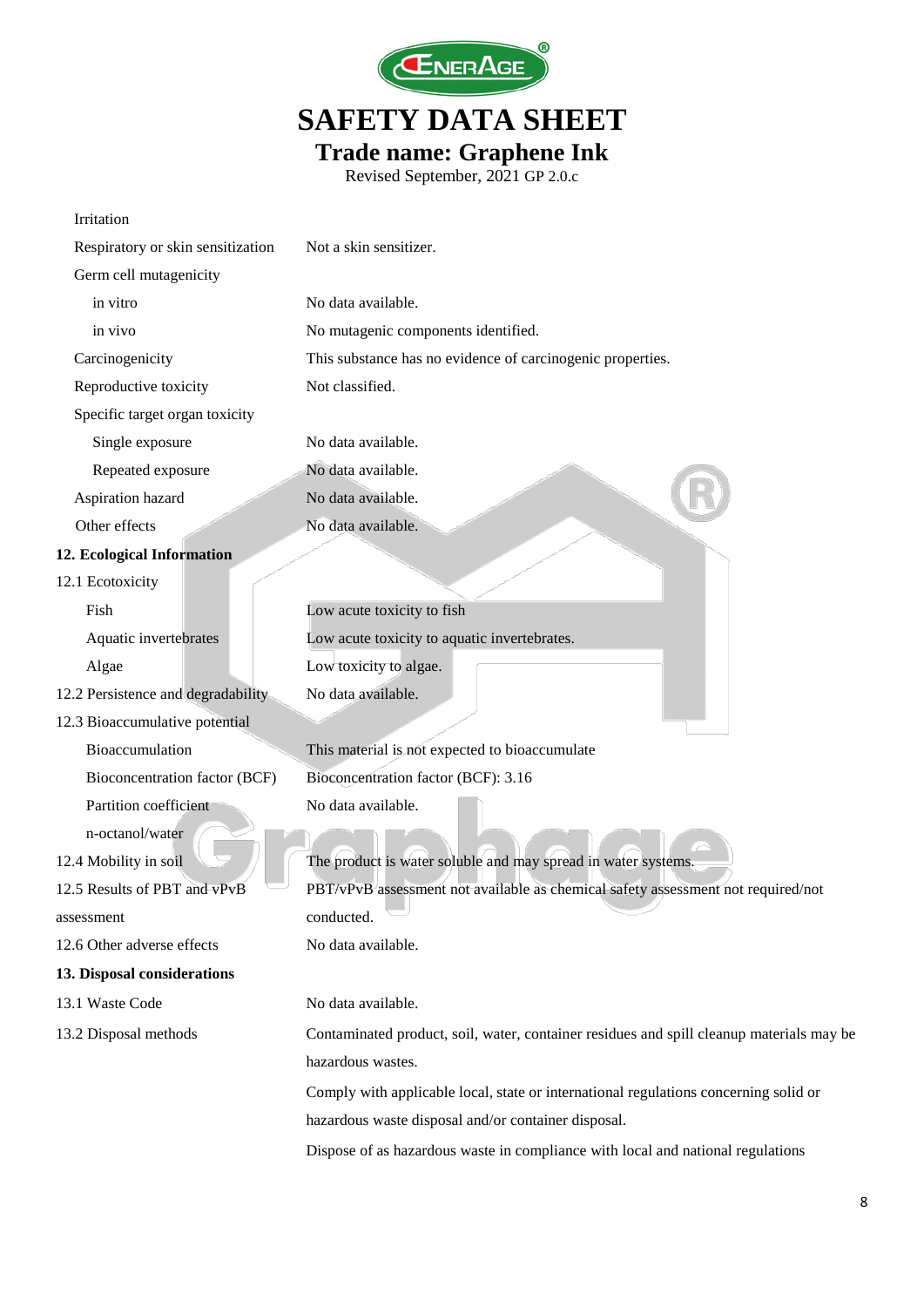

**Trade name: Graphene Ink**

| 13.3 Empty containers |                                           | Dispose of as unused product                                                                                   |                                        |
|-----------------------|-------------------------------------------|----------------------------------------------------------------------------------------------------------------|----------------------------------------|
|                       | 14. Transport Information                 |                                                                                                                |                                        |
| TAIWAN_ROAD           |                                           |                                                                                                                |                                        |
| UN number             |                                           | <b>UN 3092</b>                                                                                                 |                                        |
|                       | UN proper shipping name                   | 1-Methoxy-2propanol                                                                                            |                                        |
|                       | Transport hazard class(es)                |                                                                                                                |                                        |
| Class                 |                                           | 3                                                                                                              |                                        |
| Label(s)              |                                           | 3                                                                                                              |                                        |
| Packing group         |                                           | $\rm III$                                                                                                      |                                        |
|                       | Material pollutant                        | No                                                                                                             |                                        |
| <b>IMDG</b>           |                                           |                                                                                                                |                                        |
| UN number             |                                           | <b>UN 3092</b>                                                                                                 |                                        |
|                       | UN proper shipping name                   | 1-Methoxy-2propanol                                                                                            |                                        |
|                       | Transport hazard class(es)                |                                                                                                                |                                        |
| Class                 |                                           | 3                                                                                                              |                                        |
| Label(s)              |                                           | 3                                                                                                              |                                        |
| EmS No.               |                                           | $F-E$ , S-D                                                                                                    |                                        |
| Packing group         |                                           | III                                                                                                            |                                        |
|                       | Material pollutant                        | No                                                                                                             |                                        |
|                       | 15. Regulatory Information                |                                                                                                                |                                        |
|                       |                                           | Classification: This material is hazardous according to Safe Work Australia; HAZARDOUS CHEMICAL. International |                                        |
| Regulations           |                                           |                                                                                                                |                                        |
| Classification of the |                                           | Specific target organ toxicity (single exposure) - Category 3                                                  |                                        |
| chemical              |                                           |                                                                                                                |                                        |
|                       | Hazard Statement(s):                      | H336 May cause drowsiness and dizziness.                                                                       |                                        |
|                       | Poisons Schedule (SUSMP): None allocated. |                                                                                                                |                                        |
|                       |                                           | All the constituents of this material are listed on the Australian Inventory of Chemical                       |                                        |
| Substances (AICS).    |                                           |                                                                                                                |                                        |
| Australia             |                                           | Inventory of Chemical Substances (AICS)                                                                        | On or in compliance with the inventory |
| Japan                 |                                           | The inventory of existing and new chemical substances (ENCS)                                                   | On or in compliance with the inventory |
| Canada                |                                           | Domestic Substances List (DSL) Inventory                                                                       | On or in compliance with the inventory |
| Philippines           |                                           | Inventory of Chemicals/ Chemical Substances (PICCS)                                                            | On or in compliance with the inventory |
| Korea                 |                                           | Existing Chemicals Inventory (KECI)                                                                            | On or in compliance with the inventory |